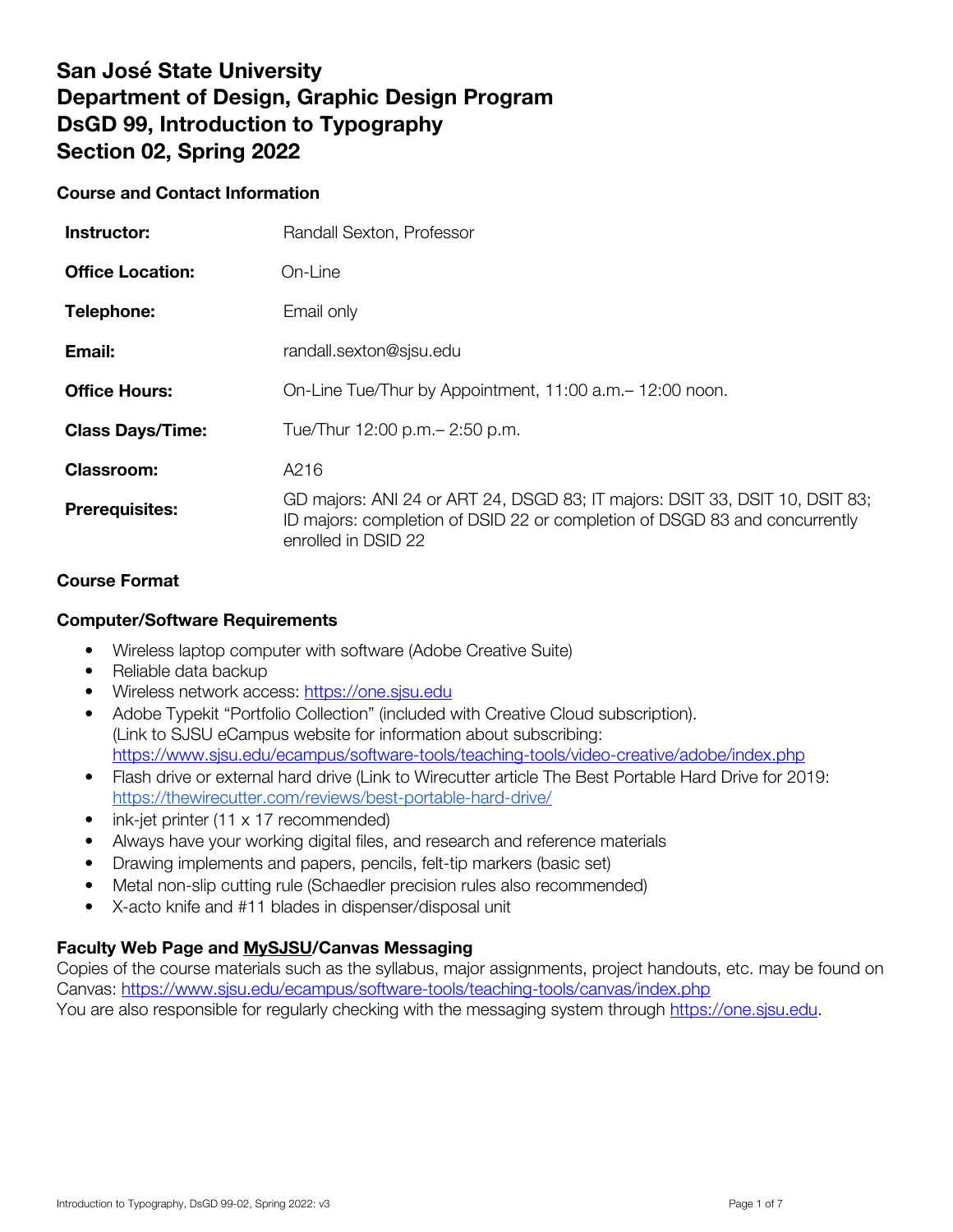# **Course Description**

Study and demonstration of letterforms and fundamental typographic principles. Emphasis on the vocabulary of typographic form and its relationship to message/purpose.

## **Course Goals**

Upon successful completion of this course, you will, through experimentation, careful analysis, and evaluation, establish a basis for typographic problem solving.

# **Course Learning Outcomes (CLO)**

Upon successful completion of this course, students will be able to:

- LO 1 Identify letterforms and anatomy
- LO 2 Understand type terminology
- LO 3 Identify type style (roman, regular, italic, bold, etc.)
- LO 4 Identify families of type
- LO 5 Identify fonts, and character sets
- LO 6 Develop typographic craft, care, and precision
- LO 7 Measure, and how to align type
- LO 8 "See" type, (e.g., legibility, and readability)
- LO 9 Recognize type for appropriateness, and purpose
- LO 10 Understand type as image
- LO 11 Apply attributes of communication design and develop effective verbal and visual methodologies and process for solving visual problems

#### Recommended Readings

Stop Stealing Sheep & find out how type works, Erik Spiekermann & E.M. Ginger, Adobe Press, USA ISBN: 978-0672485435

#### **Other/equipment/material**

- Working digital files, research and reference materials
- Digital color printer (capable of 13x19 output if practical)
- Drawing implements and papers as in project description
- Pencil, kneaded eraser, ruler
- Black, gray, and color markers, extra fine to wide
- 9x12 marker pads and/or tracing pads
- Clear push pins
- Metal non-slip cutting rule (Schaedler precision rules also recommended)
- X-acto knife and #11 blades in dispenser/disposal unit
- Portable cutting surface (required for cutting in classrooms)
- Graphic arts adhesive (no spraying allowed in building)

#### **Expenses** (this is not a course fee):

The estimated cost for semester course related supplies/materials is \$200 and will vary according to the individual.

## **Library Liaison**

The San Jose State University Library supports student access to information with in-person reference at the King Library Reference Desk and specialized support for Design online at: http://libguides.sjsu.edu/design/GraphicDesign.

#### **Course Requirements and Assignments**

This is a studio-intensive course where 4 assigned projects, will address the graphic design program Learning Objectives: Critiques, work-in-progress discussions, and assigned project reviews form the basis for group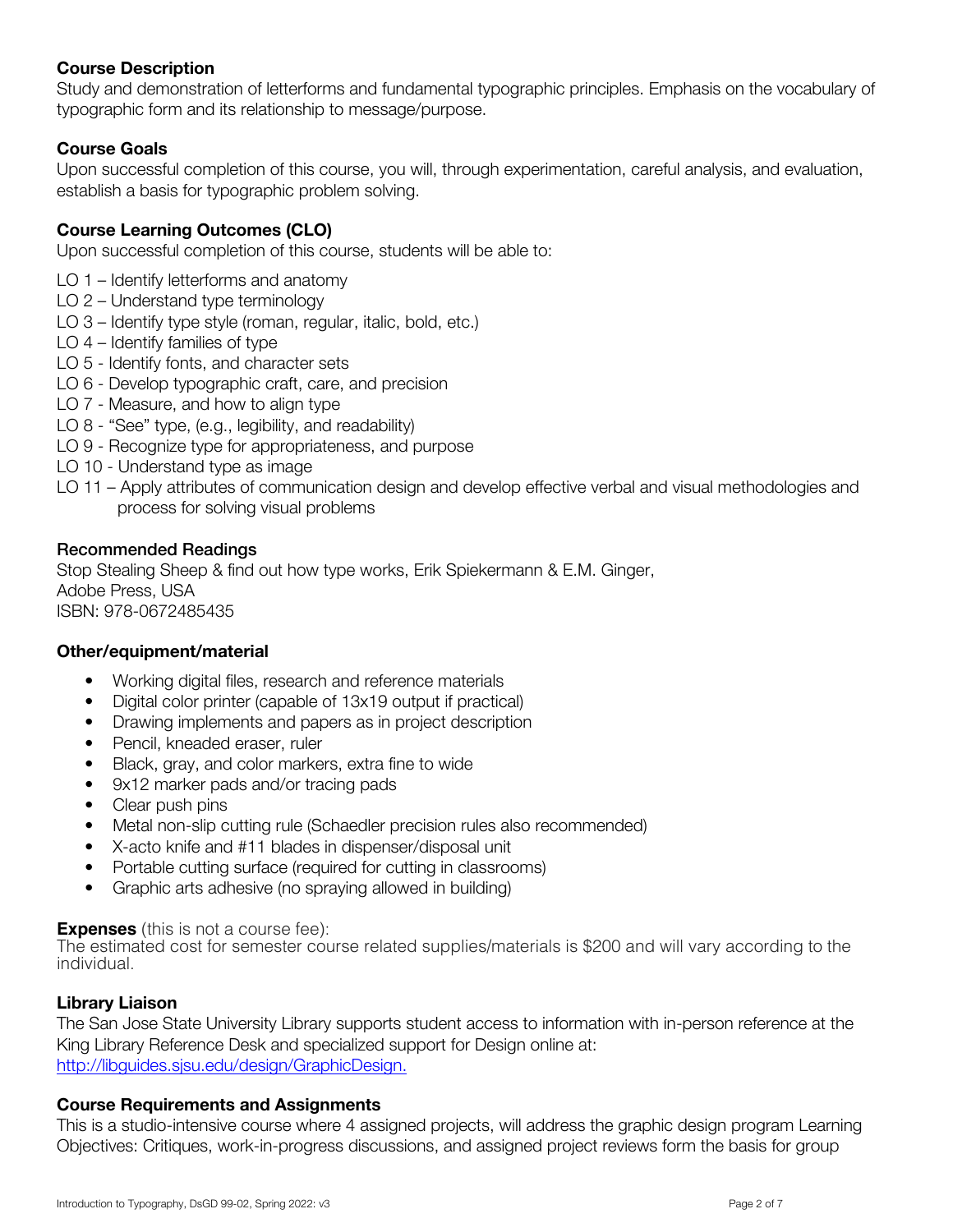discussions within this class. You will be encouraged to develop evaluative skills and articulate them in the critique format. You will also be challenged to determine goals and to make observations and decisions that result in concise, informative, and engaging visual statements.

Note: "Success in this course is based on the expectation that students will spend, for each unit of credit, a minimum of 45 hours over the length of the course (normally three hours per unit per week) for instruction, preparation/studying, or course related activities, including but not limited to internships, labs, and clinical practica. Other course structures will have equivalent workload expectations as described in the syllabus."

## Grading Information

*Participation Effect on Grading* – Project grades will be assigned on a scale of 0 to 4, corresponding to the letter grades F to A as outlined in this document. Please note; Participation is included as part of each assignment's grading rubric. Coming to class prepared, making progress between class meetings, and presenting your work on time (including both preliminary rough drafts and prototypes, as well as final outcomes) will be noted towards participation and preparation for each project, this means that your work is prepared and available on your desktop prior to the start of any feedback session.

The project and course performance will be evaluated according to the following components: Each project (4 or more) will be graded upon completion and assigned a letter grade according to the University policy—A through F. An incomplete will be granted to students with documented extenuating circumstances e.g. debilitating illness, family emergency etc. Bases for the grading are:

#### Problem solving skills - LO 1~5

Planning, organizing, research and content gathering (message development), analysis, sketching and content integration.

#### Formgiving skills - LO 6~10

Design exploration, development, and refinement. The synthesis of the elements, principles, and attributes of form into an effective, evocative product. The verbal/visual investigation of form and function.

## Participation and Preparation - LO 8~11

Producing appropriate solutions to all required phases of development on projects both in quality and quantity. Engaged in class critiques and activities.

Project grades will be weighted according to the following percentages:

| Project 1 | 25% |
|-----------|-----|
| Project 2 | 25% |
| Project 3 | 25% |
| Project 4 | 25% |

## Grading Scale

A minus, A, A plus = Excellence  $(3.7 - 4.0)$ 

Student consistently delivers creative and high-quality work and demonstrates the ability to explore a wide range of alternative options as well as the ability to make intelligent and informed decisions on the final solution. Student is able to refine final solutions to instructor feedback. Student shows the ability to communicate ideas clearly and completely, both visually and verbally. Well-crafted and informed arguments that support design decisions. All projects are complete and on time. Student demonstrates a strong, engaged effort in work and in class. Student maintains at all times a positive attitude and commitment towards the profession, classmates, the instructor and their own development. Student participates in all regularly scheduled classes. Overall, student meets and exceeds the requirements of the course.

B minus, B, B plus = Very good work  $(2.7 - 3.6)$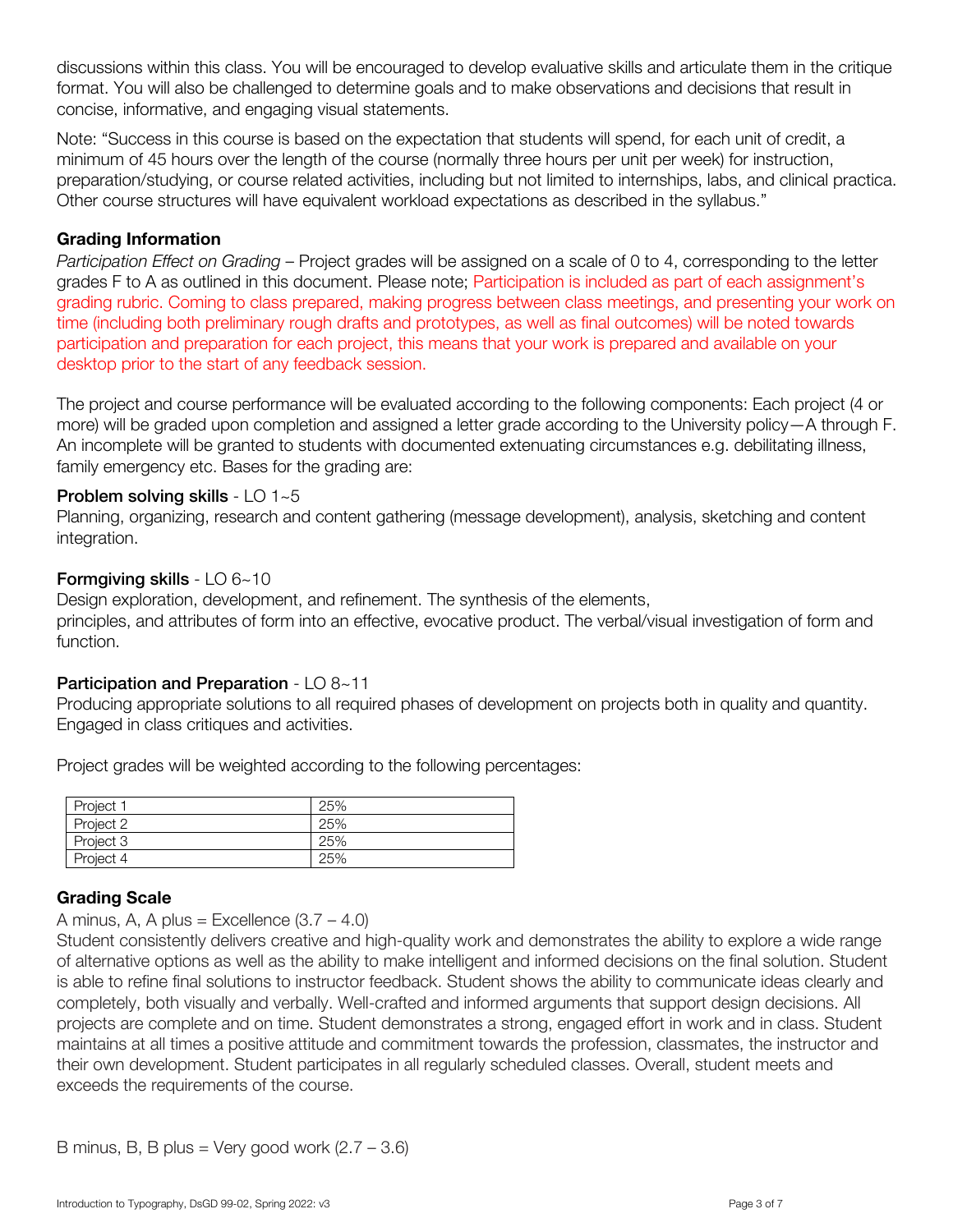Student demonstrates an above average effort in all areas. Work is complete and demonstrates no craft or technical problem areas. Student shows the ability to communicate decent rationale for design decisions and demonstrates improvement in all areas of professional development as a designer. Student maintains a positive attitude and involvement in all coursework and class activities.

## C minus, C, C plus = Adequate, average work  $(1.7 - 2.6)$

Student produces the minimum work required at an average quality level and provides basic explanations for design decisions. Student demonstrates a basic understanding of the principles presented in class and may have some craft and technical problem areas. Student demonstrates average participation in all regularly scheduled classes.

D minus, D, D plus = Poor work and lack of effort  $(0.7 - 1.6)$ 

Student produces the minimum work required at below average quality and demonstrates little understanding of the principles.

#### $F =$  Failure to meet the course requirements  $(0.0 - 0.6)$

Student demonstrates a lack of understanding of the basic principles discussed in class and is unable to convey creative and craft and technical ability as required. Student has little or no involvement in class discussions, repeatedly misses deadlines or critiques, and demonstrates little commitment to learning and their own development. Student shows little participation and/or is consistently late for class.

| Name                          |  | D            |     |     |     |     |     |     | C   |     |     |     |     | B |           |     |     |     | $\overline{A}$ |     |      |  |
|-------------------------------|--|--------------|-----|-----|-----|-----|-----|-----|-----|-----|-----|-----|-----|---|-----------|-----|-----|-----|----------------|-----|------|--|
| DsGD 99-02: Project #1        |  | Value<br>0.0 | 0.6 | 0.8 | 1.0 | 1.2 | 1.4 | 1.6 | 1.8 | 2.0 | 2.2 | 2.4 | 2.6 |   | $2.8$ 3.0 | 3.2 | 3.4 | 3.6 | 3.7            | 4.0 |      |  |
| Problem solving skills        |  |              |     |     |     |     |     |     |     |     |     |     |     |   |           |     |     |     |                |     | 0.00 |  |
| Formgiving skills             |  |              |     |     |     |     |     |     |     |     |     |     |     |   |           |     |     |     |                |     | 0.00 |  |
| Participation and Preparation |  |              |     |     |     |     |     |     |     |     |     |     |     |   |           |     |     |     |                |     | 0.00 |  |
|                               |  |              |     |     |     |     |     |     |     |     |     |     |     |   |           |     |     |     |                |     | 0.00 |  |

## Important Notes about Grading

All assignment are graded, therefore you should do your best on them or your course grade will be adversely affected.

It is essential to complete all projects because:

- 1) Each develops a skill necessary for successful completion of projects.
- 2) Missing a portion of these projects can lower your course grade substantially.

#### **Deadlines**

No extensions will be given except in cases of documented emergencies, serious illness. If such a circumstance should arise, please contact the instructor as early as possible and be ready to provide documentation.

## Late Assignments

It is essential that you keep up with the course work and submit all assignments in a timely manner. Assignments will lose a full letter grade for each day late. Graded assignments more than 3 days late will not be accepted. In such cases, a grade of zero credit will be entered.

#### Extra Credit

Out of general fairness to all students, there will be no opportunities for extra credit projects given in this class.

## **A Note about Plagiarism and Appropriation in Visual Communication Design**

If your work is too close to your reference, and if you present it as your own without citing the source, it could be considered plagiarism. How you integrate what you see, what you like, and what inspires you, makes the difference between inspiration, re-mix, appropriation, plagiarism, copying and stealing.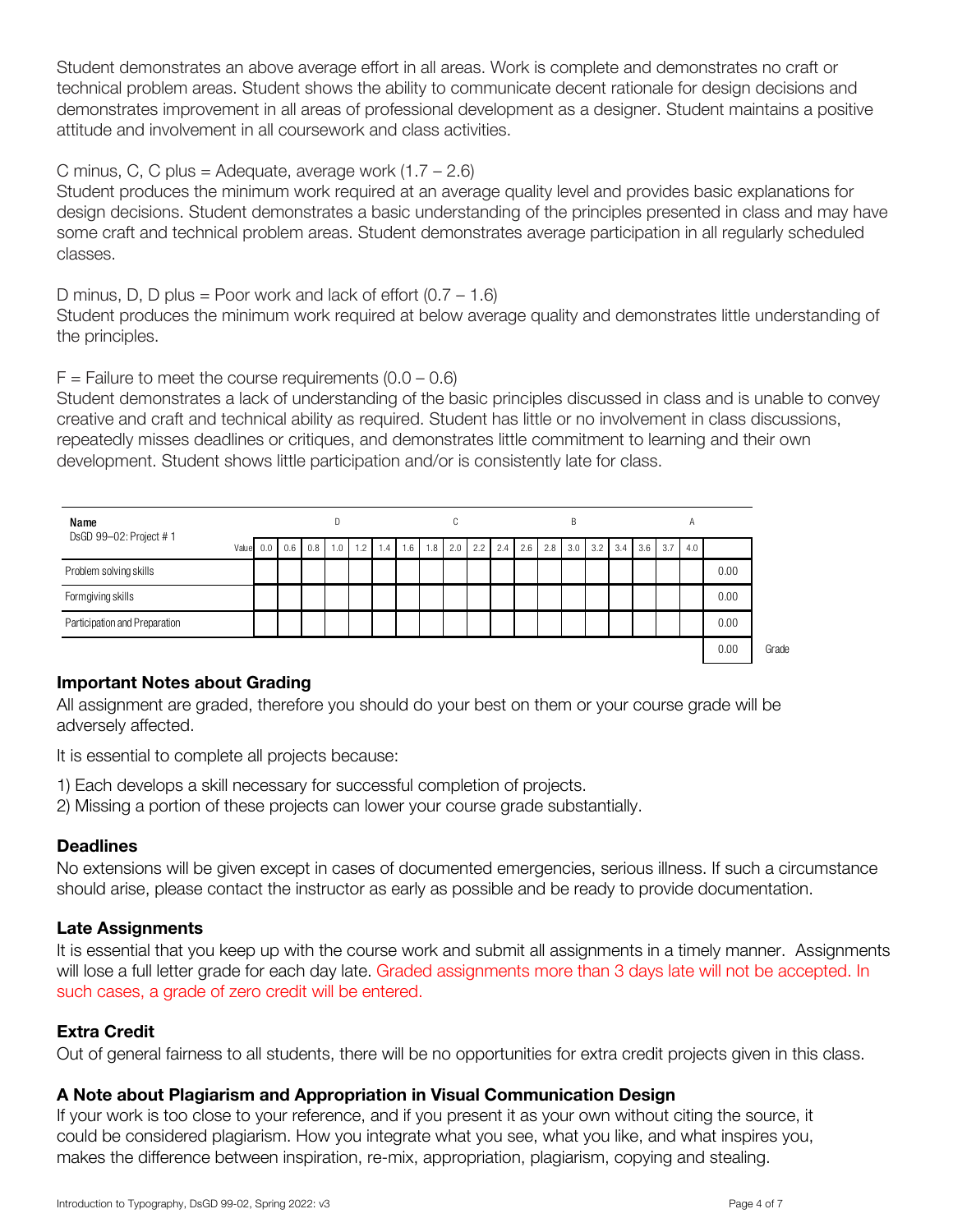When you see something you're inspired by, a good practice is to try to understand why it looks the way it does.

What constraints was the designer working with? What was the design responding to? What did it communicate, and to whom?

Referencing another person's work might make sense if it aligns with your concept (parody, homage, etc...).

# **A Note about Font Licensing**

Fonts are creative, intellectual property. They are the result of extensive study, research, experimentation, and endless refinement. For type designers, the creation of fonts is their livelihood. I will not accept projects that use pirated fonts in this class. Please license all fonts appropriately, and be prepared to show documentation for the fonts you choose to use.

## **A Note about Backups**

Back-ups are critical for your studies, your practice, your life: BACK UP YOUR WORK. You are strongly urged to set up and maintain a solid backup and archiving strategy for your work. Operate on the assumption that your hard drive will die, usually when you least expect it. You will not be excused for preventable loss of data.

## Session/Classroom Protocol

This course is an essential component of your curriculum at SJSU. We have a good amount of work to complete this semester, so in order to professionally and effectively deliver the curriculum it is necessary to establish some ground rules. Students are expected to read this syllabus thoroughly and to observe all of the regulations laid out below.

We are involved in a mutually beneficial communal learning experience, one that requires full attention and respectful behavior toward all members of the class. In order to maximize the learning experience, students are requested to observe the following etiquette guidelines:

- Always have in possession your working digital files
- Students are expected to arrive on time, and to remain in class until the session is over or excused late arrival and/or early departure(s) will be noted. If you have a prior engagement that requires you leave before the end of class, please inform the instructor beforehand.
- Announcements, handouts, and assignments are typically issued via Canvas before the beginning of class. It is your responsibility to inform yourself of any announcements or requirements that you miss due to late arrivals.
- No eating or drinking in class, strictly enforced.

## **Email**

Monday through Friday, I will typically respond to your email by the end of the next business day between 9am and 6pm. (For example, if you email me on a Monday at 9am, I will get back to you by Tuesday at 6pm.)

## University Policies: Visit and Read the links Below

Per University Policy S16-9, university-wide policy information relevant to all courses, such as academic integrity, accommodations, etc. are available on Office of Graduate and Undergraduate Programs' and Academic Senate website.

http://www.sjsu.edu/gup/syllabusinfo/ http://www.sjsu.edu/senate/policies/pol\_grades\_reg\_grad\_fees/index.html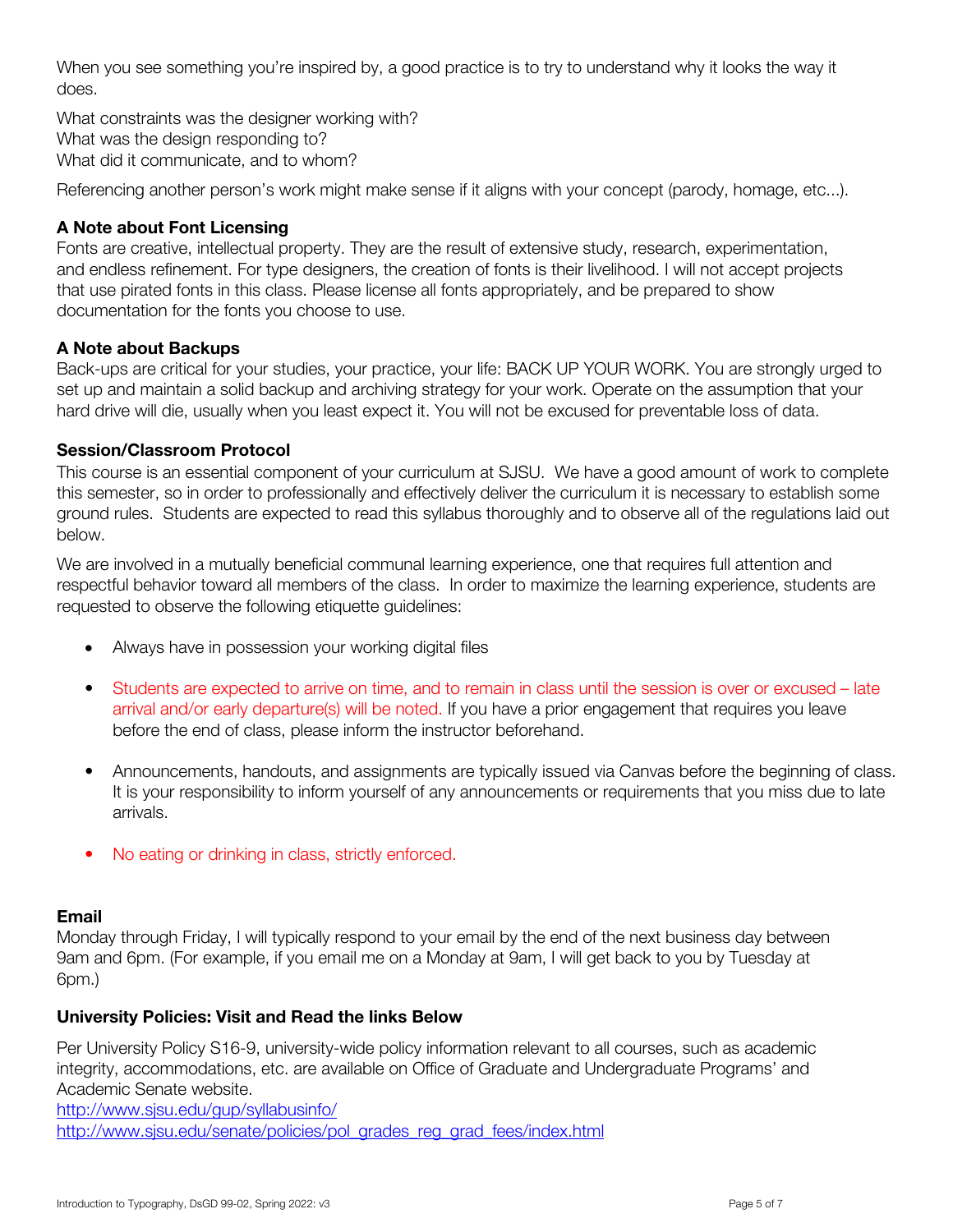## Campus Emergency Numbers

Police 911 Escort Service 4-2222

#### COVID-19 Vaccination Information

https://www.sjsu.edu/healthadvisories/vaccination.php

…masks or face coverings must be worn by everyone while inside campus facilities… strictly enforced.

# DsGD 99, Introduction to Typography, Spring 2022, Course Schedule

All dates are subject to change with notice given at a prior meeting.

|                  | Week   | Date      | Topics, Readings, Assignments, Deadlines |  |  |  |  |  |
|------------------|--------|-----------|------------------------------------------|--|--|--|--|--|
| $\mathbf 1$      | $1$ Th | 01   27   | project discussion                       |  |  |  |  |  |
| $\sqrt{2}$       | 2T     | 02   01   | review of materials, and discussions     |  |  |  |  |  |
| $\,3$            | 2Th    | 02   03   | individual discussions                   |  |  |  |  |  |
| $\overline{4}$   | 3T     | 02   08   | feedback reviews, and discussions        |  |  |  |  |  |
| 5                | 3Th    | 02 10     | individual discussions                   |  |  |  |  |  |
| $\,6$            | 4 T    | 02 15     | feedback reviews, and discussions        |  |  |  |  |  |
| $\boldsymbol{7}$ | 4 Th   | $02$   17 | Completed, brief reviews                 |  |  |  |  |  |
| 8                | 5T     | 02   22   | project discussion                       |  |  |  |  |  |
| $\hbox{9}$       | 5Th    | 02   24   | individual discussions                   |  |  |  |  |  |
| 10               | 6T     | 03   01   | feedback reviews, and discussions        |  |  |  |  |  |
| $\mathsf C$      | 6 Th   | 03   03   | individual discussions                   |  |  |  |  |  |
| 12               | 7T     | 03   08   | feedback reviews, and discussions        |  |  |  |  |  |
| 13               | 7Th    | 03 10     | individual discussions                   |  |  |  |  |  |
| 14               | 8 T    | 03 15     | Completed, brief reviews                 |  |  |  |  |  |
| 15               | 8 Th   | 03 17     | project discussion                       |  |  |  |  |  |
| 16               | 9 T    | 03   22   | feedback reviews, and discussions        |  |  |  |  |  |
| 17               | 9 Th   | 03   24   | individual discussions                   |  |  |  |  |  |
| 18               | 10T    | 03   29   | spring recess                            |  |  |  |  |  |
| 19               | 10 Th  | 04   31   | spring recess                            |  |  |  |  |  |
| 20               | 11T    | 04   05   | feedback reviews, and discussions        |  |  |  |  |  |
| 21               | 11 Th  | 04   07   | individual discussions                   |  |  |  |  |  |
| 22               | 12T    | 04 12     | Completed, brief reviews                 |  |  |  |  |  |
| 23               | 12 Th  | $04$   14 | project discussion                       |  |  |  |  |  |
| 24               | 13T    | 04 19     | event reviews                            |  |  |  |  |  |
| 25               | 13 Th  | 04   21   | individual discussions                   |  |  |  |  |  |
| 26               | 14T    | 04 26     | feedback reviews, and discussions        |  |  |  |  |  |
| 27               | 14 Th  | 04 28     | individual discussions                   |  |  |  |  |  |